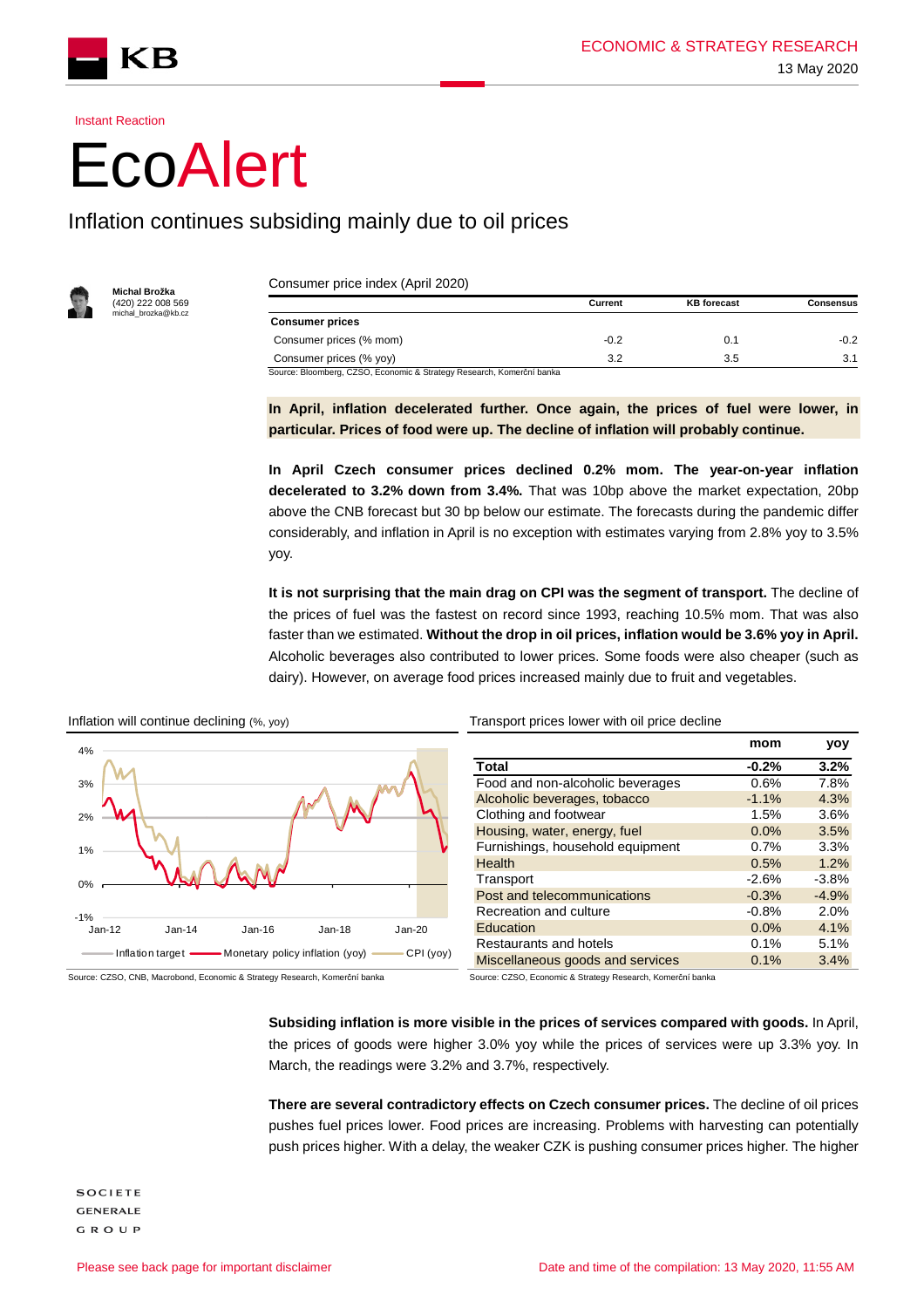

excise taxes on tobacco and alcohol have not yet fully translated into consumer prices, and we should see this more in the data for May. **Nevertheless, the overall decline in domestic demand and the economic recession will increasingly push in the direction of a CPI decline.** 

For 2020, our CPI estimate is 3.4% on average as we expected a faster decline of inflation in the second half of this year. Nevertheless, the price development in March and April shows that inflation will be rather lower this year.

**The CZK exchange rate reacted negligibly to the data release. CPI came in just a bit above market expectation and 20bp above the CNB forecast. We expect the CNB will cut the key rate to a technical zero.** 





| Prices of transport push inflation down<br>Core inflation will decline swiftly |
|--------------------------------------------------------------------------------|
|--------------------------------------------------------------------------------|

| Contribution to inflation in p.p. | mom     | yoy    |
|-----------------------------------|---------|--------|
| Total                             | $-0.2%$ | 3.2%   |
| Food and non-alcoholic beverages  | 0.1     | 1.3    |
| Alcoholic beverages, tobacco      | $-0.1$  | 0.4    |
| Clothing and footwear             | 0.1     | 0.2    |
| Housing, water, energy, fuel      | 0.0     | 0.9    |
| Furnishings, household equipment  | 0.0     | 0.2    |
| Health                            | 0.0     | 0.0    |
| Transport                         | $-0.2$  | $-0.4$ |
| Post and telecommunications       | 0.0     | $-0.1$ |
| Recreation and culture            | $-0.1$  | 0.2    |
| Education                         | 0.0     | 0.0    |
| Restaurants and hotels            | 0.0     | 0.3    |
| Miscellaneous goods and services  | 0.0     | 0.2    |

Source: CZSO, Bloomberg, Economic & Strategy Research, Komerční banka Source: CZSO, Macrobond, Economic & Strategy Research, Komerční banka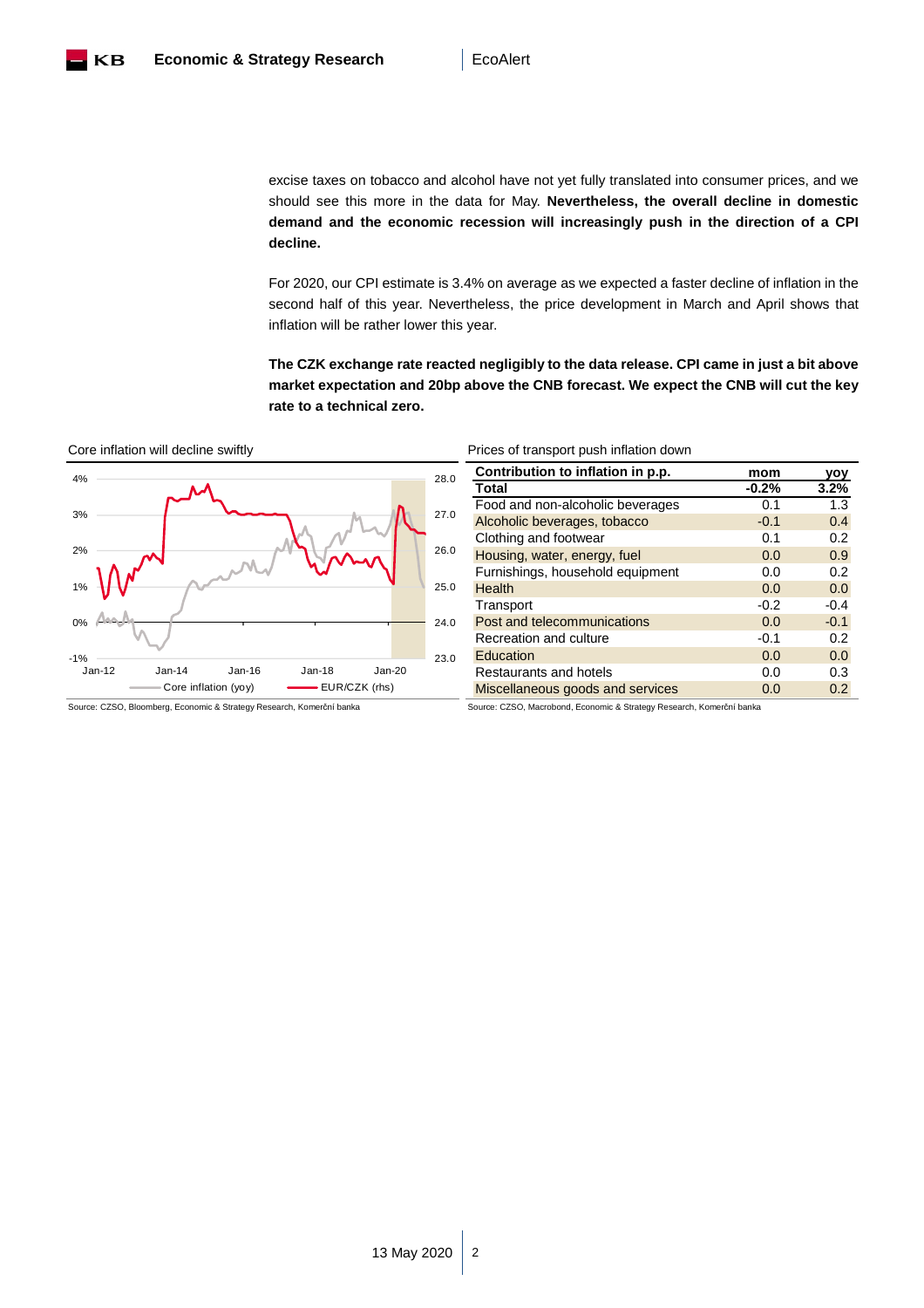